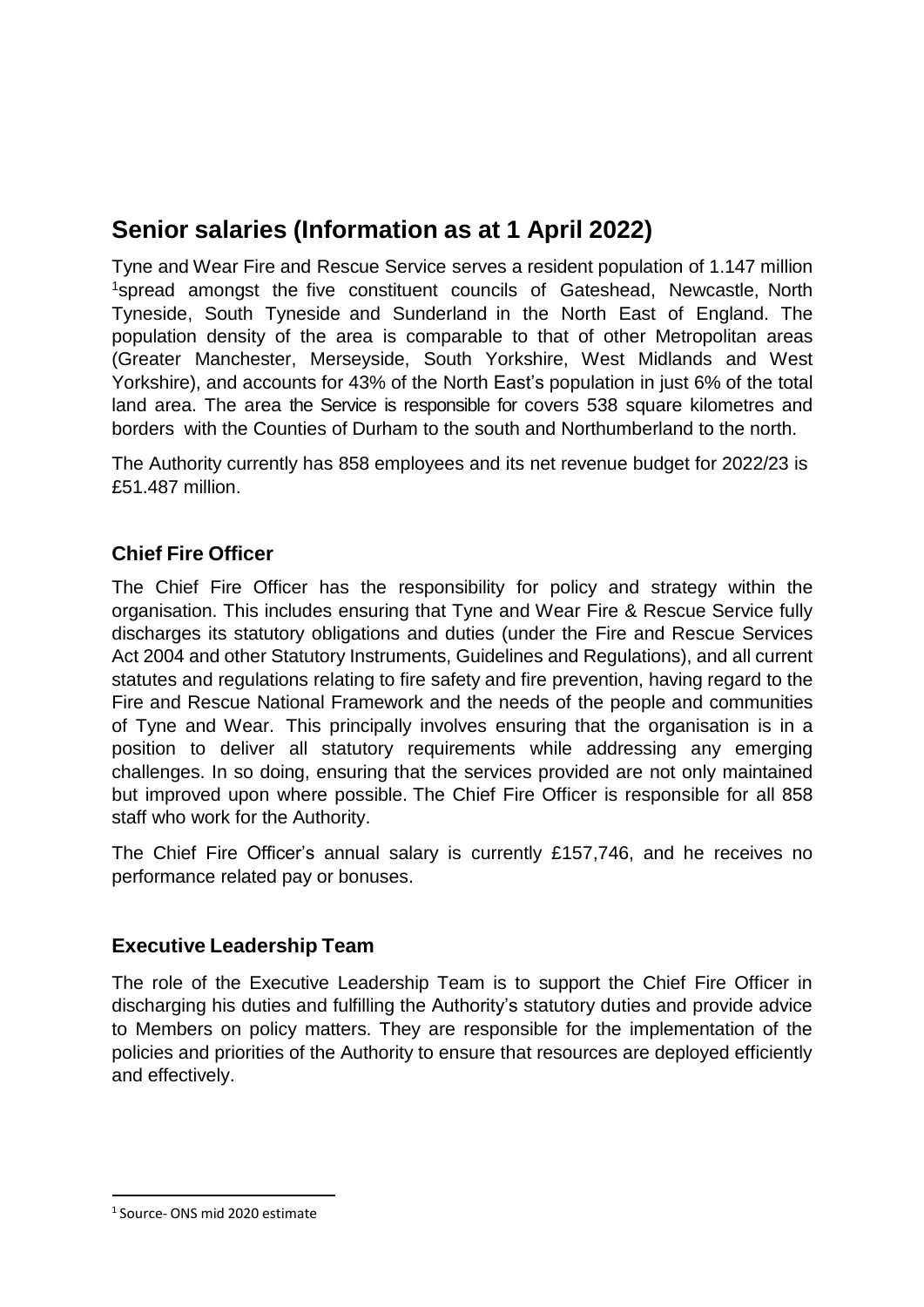## **Executive Leadership Team**



## **Deputy Chief Fire Officer – Community Safety and Service Delivery**

The DCFO is responsible for the prevention and response elements of the Service including Service Delivery, Operations, Resilience, Legislative Fire Safety, delivery of Community Safety, Response to emergency incidents and Operational Standards.

#### **Assistant Chief Fire Officer – Organisational Development**

The ACO's reference covers Human Resources, Learning and Organisational Development and the Strategy and Performance functions of the Service. This includes the HR, Learning & Development, ICT, Corporate Communications, Business Support & Improvement and Risk & Information Departments.

#### **Finance Director**

The Finance Director is the Authority's Section 151 Officer, having a Statutory duty to manage all of the financial affairs of the service. He has a responsibility to the local taxpayers of Tyne and Wear to ensure sound and proper arrangements are in place to effectively administer the financial affairs of the Authority. Internally, the role has responsibility for Finance, Procurement, Payroll & Pensions, the Technical Services Centre and the Estates & Facilities functions. The Finance Director has overall responsibility for both the net revenue budget which is £51.487 million for 2022/23 and the Authority's Capital Programme (2022/23 to 2025/26) totaling £18.705 million.